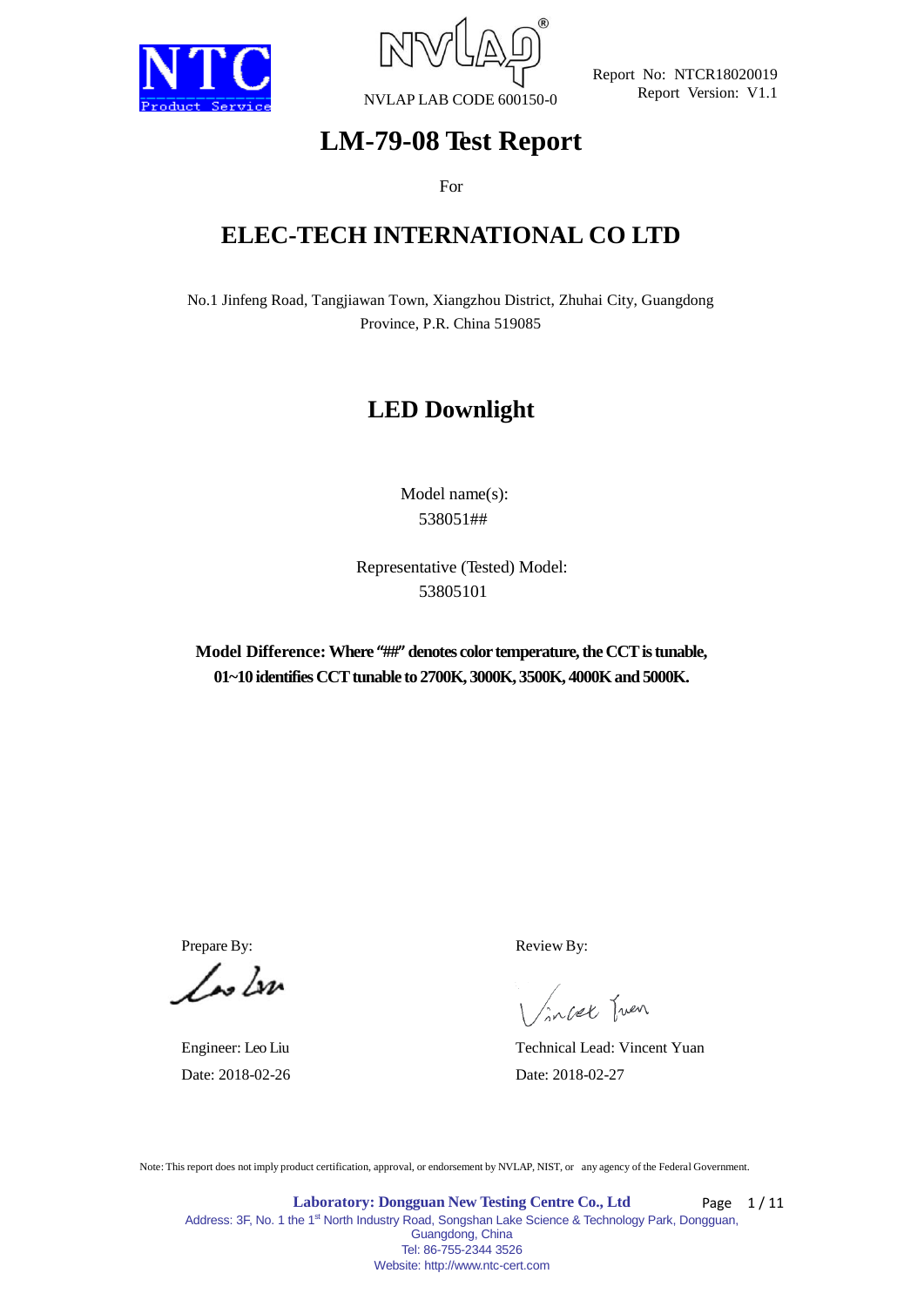



| <b>Client Name:</b>                         | ELEC-TECH INTERNATIONAL CO LTD                            |
|---------------------------------------------|-----------------------------------------------------------|
|                                             | Brand Name: Commercial Electric                           |
|                                             | Model Number: $538051$ ## (## =01-10)                     |
|                                             | Product type: LED Down Light                              |
|                                             | Rating Input: AC120V, 60Hz, 10.4W                         |
| Declared CCT:                               | 2700K, 3000K, 3500K, 4000K, 5000K                         |
| Declared Light output:                      | 625 lm                                                    |
| <b>LED</b> Manufacturer:                    | Samsung                                                   |
| LED Model:                                  | SPMWHx229xxxxxxxxx for Downlight                          |
|                                             | SPMWH1228xxxxxxxxx for Nightlight                         |
|                                             | LED Quantity: 36 pcs for Downlight, 24 pcs for Nightlight |
| Forward current of LED 100 mA for Downlight |                                                           |
| Chip:                                       | 150 mA for Nightlight                                     |
| Date of Receipt Samples:                    | 2018-02-06                                                |
| Quantity of Receipt 3                       |                                                           |
| Sample Number:                              | 180206001-S1                                              |
| <b>Laboratory Information:</b>              |                                                           |

| Test Laboratory: Dongguan New Testing Centre Co., Ltd                                          |
|------------------------------------------------------------------------------------------------|
| Laboratory Address: 3F, No. 1 the 1 <sup>st</sup> North Industry Road, Songshan Lake Science & |
| Technology Park, Dongguan, Guangdong, China                                                    |
| Laboratory Contact Name: Neil Zhong                                                            |
| Laboratory Contact E-mail: Neil_ntc@163.com                                                    |
|                                                                                                |

### **Report Information**

| Issued Date of Test Report: 2018-02-27 |                                                            |
|----------------------------------------|------------------------------------------------------------|
| Revised Date of Test Report: N/A       |                                                            |
|                                        | Test Report No.: NTCR18020019                              |
|                                        | Remark (If applicable) Product contain Nightlight Function |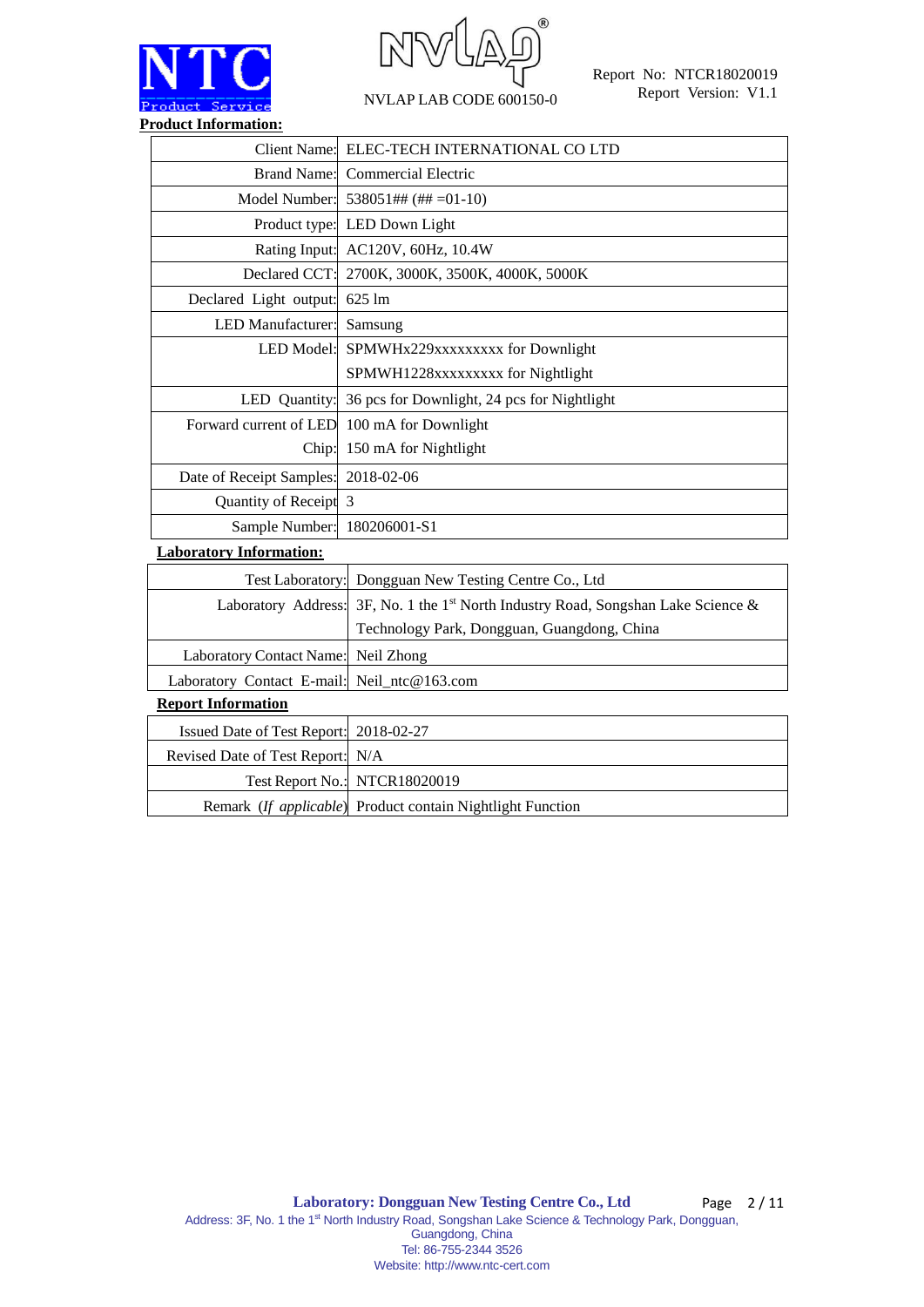



| <b>Test Specifications:</b> |                                                                              |  |  |  |  |  |
|-----------------------------|------------------------------------------------------------------------------|--|--|--|--|--|
| Date of Test                | 2018-02-26                                                                   |  |  |  |  |  |
| Test item                   | 1. Total Luminous Flux                                                       |  |  |  |  |  |
|                             | 2. Luminous Distribution Intensity                                           |  |  |  |  |  |
|                             | 3. Luminous Efficacy                                                         |  |  |  |  |  |
|                             | 4. Correlated Color Temperature                                              |  |  |  |  |  |
|                             | 5. Color Rendering Index                                                     |  |  |  |  |  |
|                             | 6. Chromaticity Coordinate                                                   |  |  |  |  |  |
| Reference Standard          | <b>IES LM-79-2008 Electrical and Photometric Measurements of Solid-State</b> |  |  |  |  |  |
|                             | <b>Lighting Products</b>                                                     |  |  |  |  |  |
|                             | ANSI C78.377-2008 Specifications for the Chromaticity of Solid State         |  |  |  |  |  |
|                             | <b>Lighting Products</b>                                                     |  |  |  |  |  |
|                             | CIE 13.3-1995 Method of Measuring and Specifying Color Rendering             |  |  |  |  |  |
|                             | Properties of Light Sources                                                  |  |  |  |  |  |
|                             | CIE 15-2004 Technical Report Colorimetry                                     |  |  |  |  |  |

### **Test Methods**

#### **1. Photometric and Electrical measurements – Light Distribution Method:**

Photometric parameters were measured using the goniophotometer and software. The ambient temperature shall be maintained at  $25^{\circ}$  C  $\pm$  1°C, measured at a point not more than 1 m from the sample and at the same height as the sample. The sample was operated at 120 Volts AC, 60Hz. It was stabilized before measurement was made. Luminous flux, luminaire efficacy, zonal lumen were calculated from the software taken at  $1^{\circ}$  vertical intervals and  $22.5^{\circ}$  Vertical intervals.

#### **2. Photometric and Electrical Measurements – Integrating Sphere Method:**

Photometric parameters were measured using an integrating sphere, a spectroradiometer and software. The ambient temperature condition inside the sphere was maintained at  $25^{\circ}$  C  $\pm$  1<sup>o</sup> C. The sample measurements were made using a spectroradiometer connected by a fiber optic cable and detector through the detector port of the integrating sphere. The sample was operated at 120 Volts AC, 60Hz. It was stabilized before measurement was made. Chromaticity coordinates, correlated color temperature and color rendering index were calculated from the spectral radiant flux measurements taken at least 5 nm intervals over the range of 380 to 780 nm.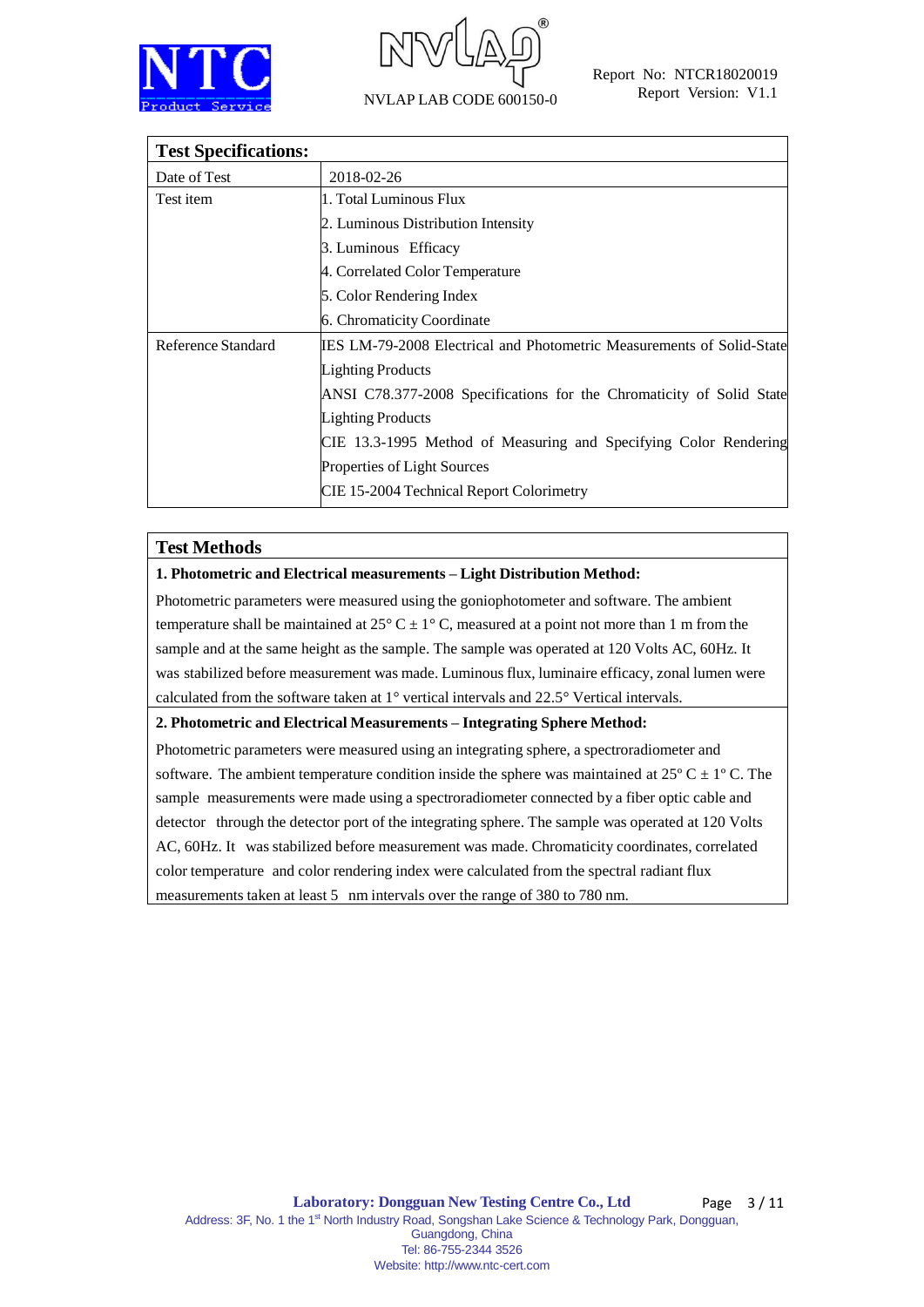



**Integrating Sphere Test Results**

| <b>Test Condition:</b> |                         |                    |                           |                  |
|------------------------|-------------------------|--------------------|---------------------------|------------------|
| <b>Test Ambient</b>    | <b>Test Humidity</b>    | <b>Orientation</b> | <b>Stabilization Time</b> | <b>Test Time</b> |
| 24.6 °C                | 34 %                    | Face Down          | $90 \text{ min}$          | $25 \text{ min}$ |
|                        | <b>Electrical Data:</b> |                    |                           |                  |

| <b>Voltage (Vac)</b> | <b>Frequency (Hz)</b> | Current $(A)$ | Power $(W)$ | <b>Power Factor</b> |
|----------------------|-----------------------|---------------|-------------|---------------------|
| 120.1                | 60                    | 0.0958        | 9.94        | 0.8644              |

**Color Data:**

| <b>Parameter</b>            | <b>Result</b> |                |    | <b>Special Color Rendering</b> |
|-----------------------------|---------------|----------------|----|--------------------------------|
| CCT(K)                      | 2625          | R1             | 93 | R <sub>9</sub>                 |
| Color Rendering Index (CRI) | 92.8          | R <sub>2</sub> | 98 | R10                            |
| R <sub>9</sub>              | 57            | R <sub>3</sub> | 98 | <b>R11</b>                     |
| Chromaticity, x             | 0.4688        | R <sub>4</sub> | 92 | R12                            |
| Chromaticity, y             | 0.4166        | R <sub>5</sub> | 93 | R13                            |
| Chromaticity u'             | 0.2656        | <b>R6</b>      | 98 | R14                            |
| Chromaticity $v'$           | 0.5310        | R7             | 90 | R15                            |
| Duv                         | 0.00151       | R8             | 80 |                                |

| <b>Parameter</b>            | <b>Result</b> | <b>Special Color Rendering</b> |    |                 |     |  |
|-----------------------------|---------------|--------------------------------|----|-----------------|-----|--|
| CCT(K)                      | 2625          | R1                             | 93 | R <sub>9</sub>  | 57  |  |
| Color Rendering Index (CRI) | 92.8          | R <sub>2</sub>                 | 98 | R <sub>10</sub> | 94  |  |
| R <sub>9</sub>              | 57            | R <sub>3</sub>                 | 98 | R11             | 94  |  |
| Chromaticity, x             | 0.4688        | R <sub>4</sub>                 | 92 | R12             | 85  |  |
| Chromaticity, y             | 0.4166        | R <sub>5</sub>                 | 93 | R13             | 95  |  |
| Chromaticity u'             | 0.2656        | <b>R6</b>                      | 98 | R14             | 100 |  |
| Chromaticity $v'$           | 0.5310        | R7                             | 90 | R15             | 88  |  |
| Duv                         | 0.00151       | R8                             | 80 |                 |     |  |

## **Spectrum Diagram:**

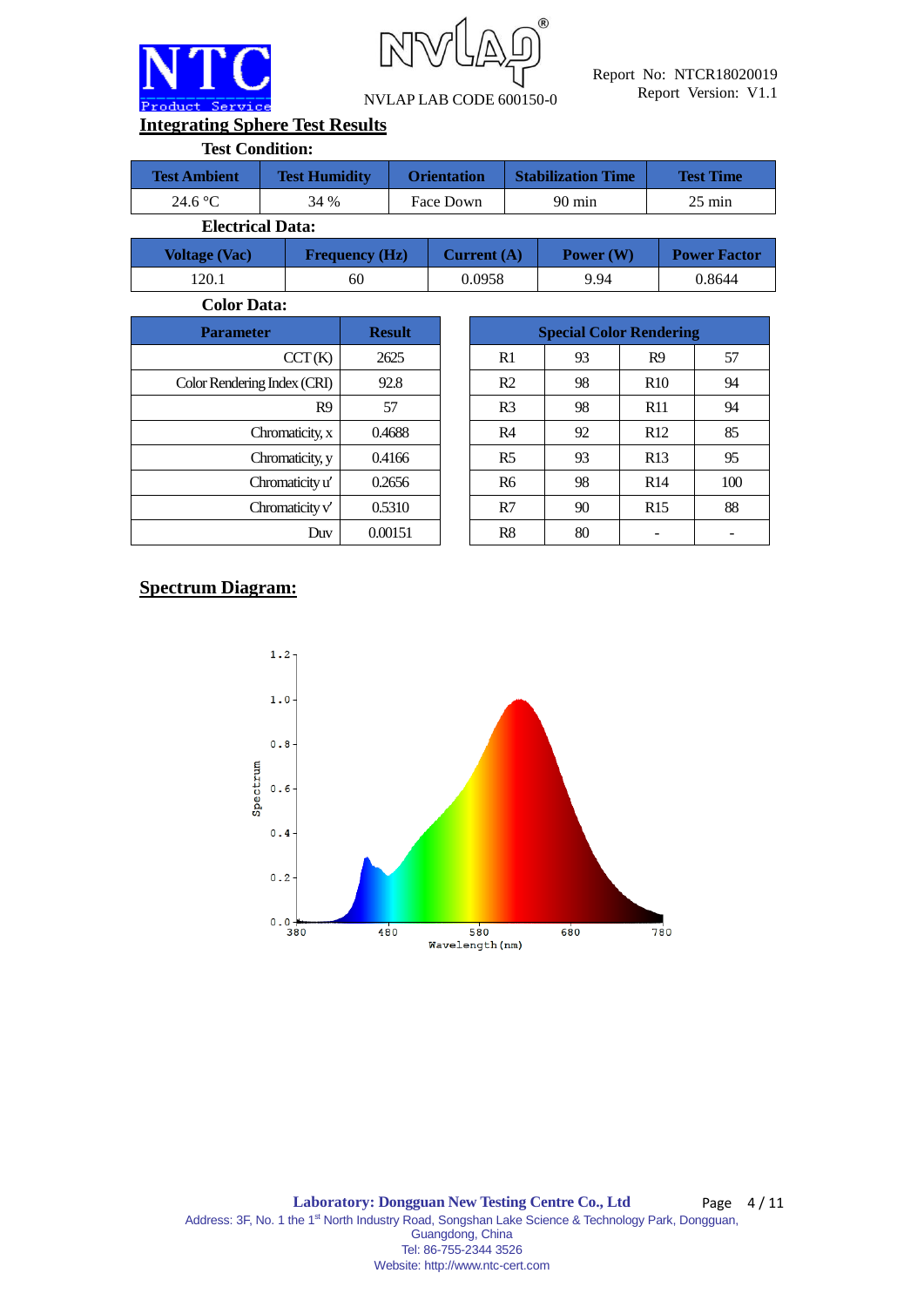

R NVLAP LAB CODE 600150-0

Report No: NTCR18020019 Report Version: V1.1

**Goniophotemeter Test Results:**

| <b>Stabilization Time</b><br><b>Test Ambient</b><br><b>Test Humidity</b><br><b>Orientation</b> | <b>Test Condition:</b> |  |  |  |  |  |  |  |  |  |
|------------------------------------------------------------------------------------------------|------------------------|--|--|--|--|--|--|--|--|--|
|                                                                                                | <b>Test Time</b>       |  |  |  |  |  |  |  |  |  |
| 24.8 $\mathrm{^{\circ}C}$<br>35 %<br>$90 \text{ min}$<br>Face Down                             | $25 \text{ min}$       |  |  |  |  |  |  |  |  |  |
| <b>Electrical Data:</b>                                                                        |                        |  |  |  |  |  |  |  |  |  |

| <b>Voltage (Vac)</b> | <b>Frequency (Hz)</b> | Current $(A)$ | Power (W) | <b>Power Factor</b> |
|----------------------|-----------------------|---------------|-----------|---------------------|
| .20.1                | 60                    | 0.0958        | 9.94      | 0.8644              |

#### **Goniophotometer Data:**

| <b>Parameter</b>                           | <b>Result</b> |
|--------------------------------------------|---------------|
| Total Luminous (lm)                        | 630.08        |
| Total Luminous per foot (lm/ft)            | N/A           |
| Luminous Efficacy (lm/w)                   | 63.36         |
| Zonal Lumens Distribution $(0-60^{\circ})$ | 85.8%         |
| Beam Angle $(°)$                           | 100.9         |
| Center Beam Candle Power (cd)              | 260           |

### **Luminous Intensity Distribution Diagram:**

#### LUMINOUS INTENSITY DISTRIBUTION DIAGRAM

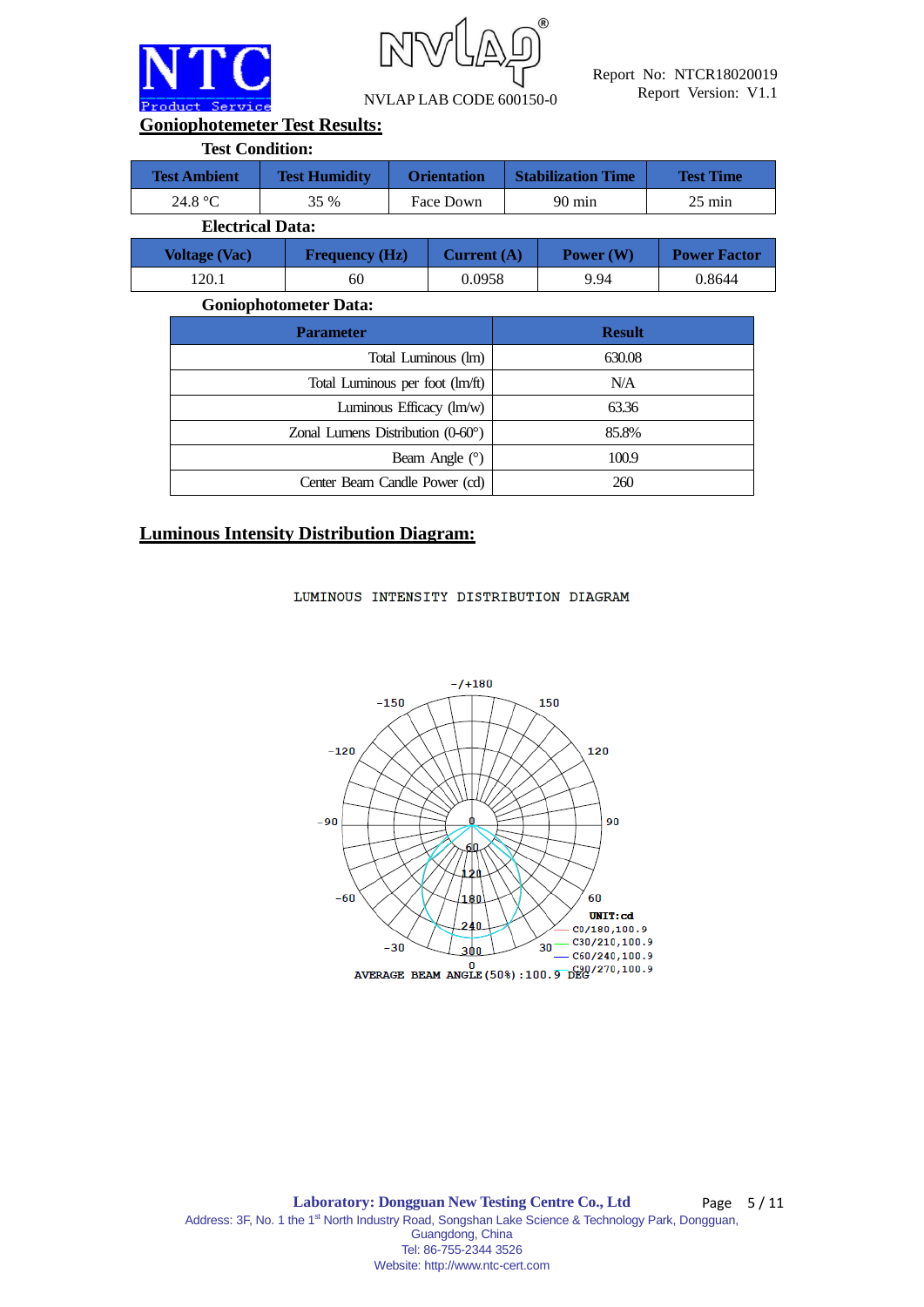



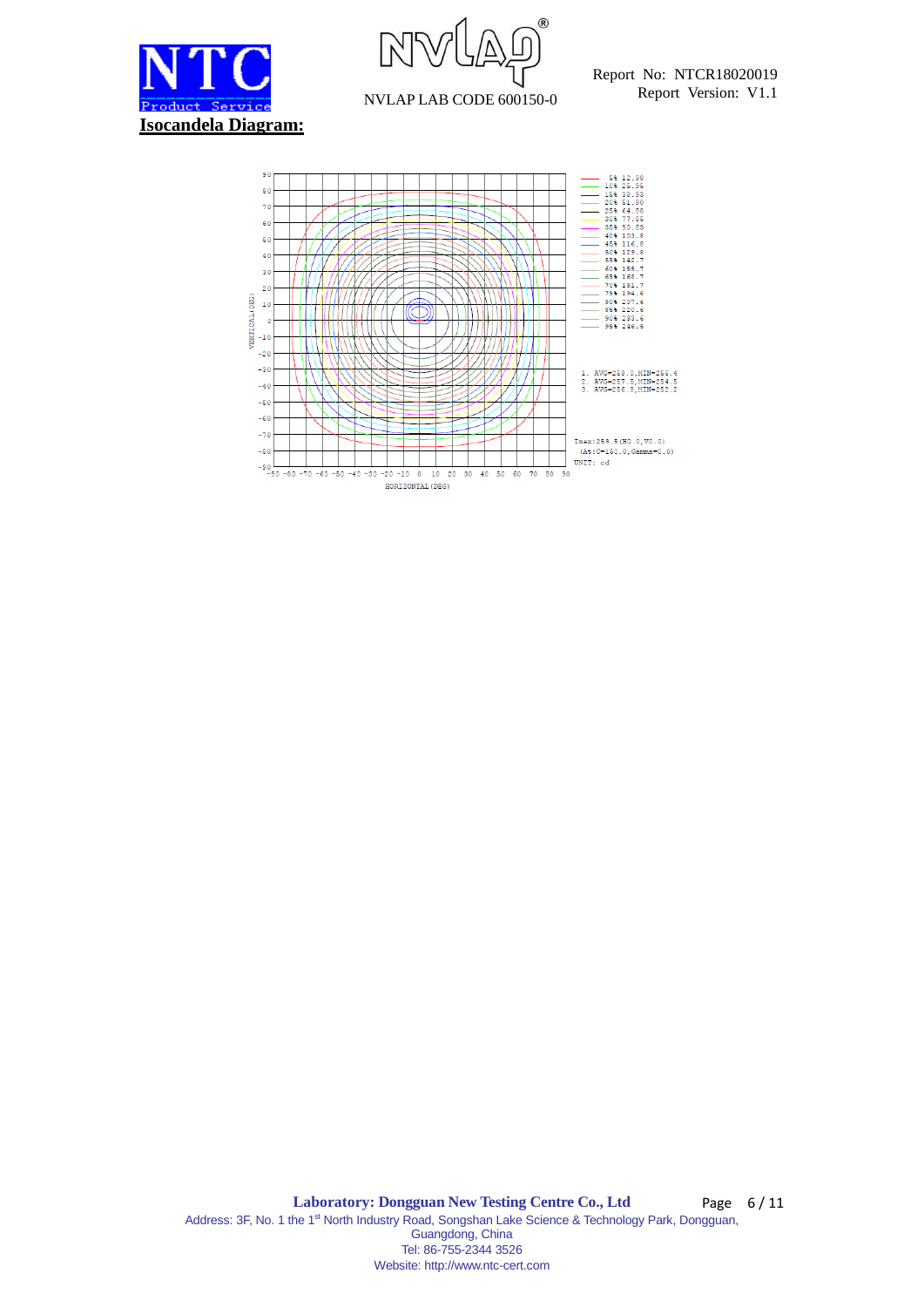



| Y               | C0        | C45                                                       | C90      | C135    | C180      | C225       | C270         | C315    | Y           | $0$ sone     | $\Phi$ total | 41um, lamp |
|-----------------|-----------|-----------------------------------------------------------|----------|---------|-----------|------------|--------------|---------|-------------|--------------|--------------|------------|
| 10              | 255.4     | 255.3                                                     | 254.9    | 254.9   | 254.9     | 255.0      | 255.4        | 255.3   | $0 - 10$    | 24.56        | 24.56        | 3.9.3.9    |
| 20              | 242.7     | 242.3                                                     | 241.6    | 241.7   | 241.8     | 242.0      | 243.0        | 242.9   | $10 - 20$   | 70.57        | 95.13        | 15.1, 15.1 |
| 30 <sub>o</sub> | 216.5     | 215.8                                                     | 214.7    | 214.9   | 215.5     | 215.7      | 217.3        | 217.4   | $20 - 30$   | 106.1        | 201.3        | 31.9.31.9  |
| 40              | 178.2     | 176.5                                                     | 175.5    | 175.3   | 176.6     | 177.6      | 179.1        | 179.9   | $30 - 40$   | 123.5        | 324.7        | 51.5, 51.5 |
| 50              | 132.5     | 130.8                                                     | 129.6    | 129.4   | 131.3     | 132.6      | 134.4        | 134.6   | $40 - 50$   | 119.5        | 444.3        | 70.5, 70.5 |
| 60              | 84.21     | 82.91                                                     | 81.29    | 81.68   | 83.77     | 85.15      | 86.90        | 86.42   | $50 - 60$   | 96.46        | 540.7        | 85.8,85.8  |
| 70              | 39.30     | 38.58                                                     | 37.40    | 37.75   | 39.60     | 40.80      | 42.08        | 41.31   | $60 - 70$   | 60.41        | 601.1        | 95.4,95.4  |
| 80              | 9.482     | 9.544                                                     | 9.432    | 9.476   | 10.13     | 10.32      | 10.94        | 10.22   | $70 - 80$   | 23.98        | 625.1        | 99.2,99.2  |
| 90              | 0.0105    | $\circ$                                                   | 0.0033   | $\circ$ | $\bullet$ | 0.0263     | 0.0692       | 0.0183  | $80 - 90$   | 4.950        | 630.1        | 100,100    |
| 100             | $\circ$   | ٥                                                         | $\circ$  | ۰       | $\circ$   | $^{\circ}$ | $\bullet$    | $\circ$ | $90 - 100$  | 0.0006       | 630.1        | 100,100    |
| 110             | $\circ$   | $\circ$                                                   | $\circ$  | $\circ$ | $\circ$   | $\circ$    | $\bullet$    | $\circ$ | 100-110     | $\Omega$     | 630.1        | 100,100    |
| 120             | $\circ$   | ۰                                                         | $\circ$  | ۰       | $\circ$   | $\circ$    | ۰            | ٥       | $110 - 120$ | $\circ$      | 630.1        | 100,100    |
| 130             | $\circ$   | $\circ$                                                   | $\Omega$ | $\circ$ | $\circ$   | $\circ$    | $\bullet$    | $\circ$ | 120-130     | $\Omega$     | 620.1        | 100,100    |
| 140             | $\circ$   | ۰                                                         | $\circ$  | ۰       | $\circ$   | $^{\circ}$ | $^{\circ}$   | ٥       | $130 - 140$ | $\circ$      | 630.1        | 100,100    |
| 150             | $\circ$   | $\circ$                                                   | $\circ$  | $\circ$ | $\circ$   | $\circ$    | $\bullet$    | $\circ$ | 140-150     | $\mathbf{0}$ | 620.1        | 100,100    |
| 160             | $\circ$   | ۰                                                         | $\circ$  | ۰       | $\bullet$ | $^{\circ}$ | $^{\circ}$   | $\circ$ | 150-160     | $\circ$      | 630.1        | 100,100    |
| 170             | $\circ$   | $\circ$                                                   | $\circ$  | $\circ$ | $\circ$   | $\circ$    | $\bullet$    | $\circ$ | 160-170     | $\circ$      | 620.1        | 100,100    |
| 180             | $\bullet$ | ۰                                                         | $\circ$  | ۰       | $\bullet$ | ۰          | $\mathbf{a}$ | $\circ$ | 170-180     | $\circ$      | 630.1        | 100,100    |
| <b>DEG</b>      |           | LUMINOUS INTENSITY:cd<br>Less than $35k$ Percent = 11.0 % |          |         |           |            |              |         |             | UNIT: 1m     |              |            |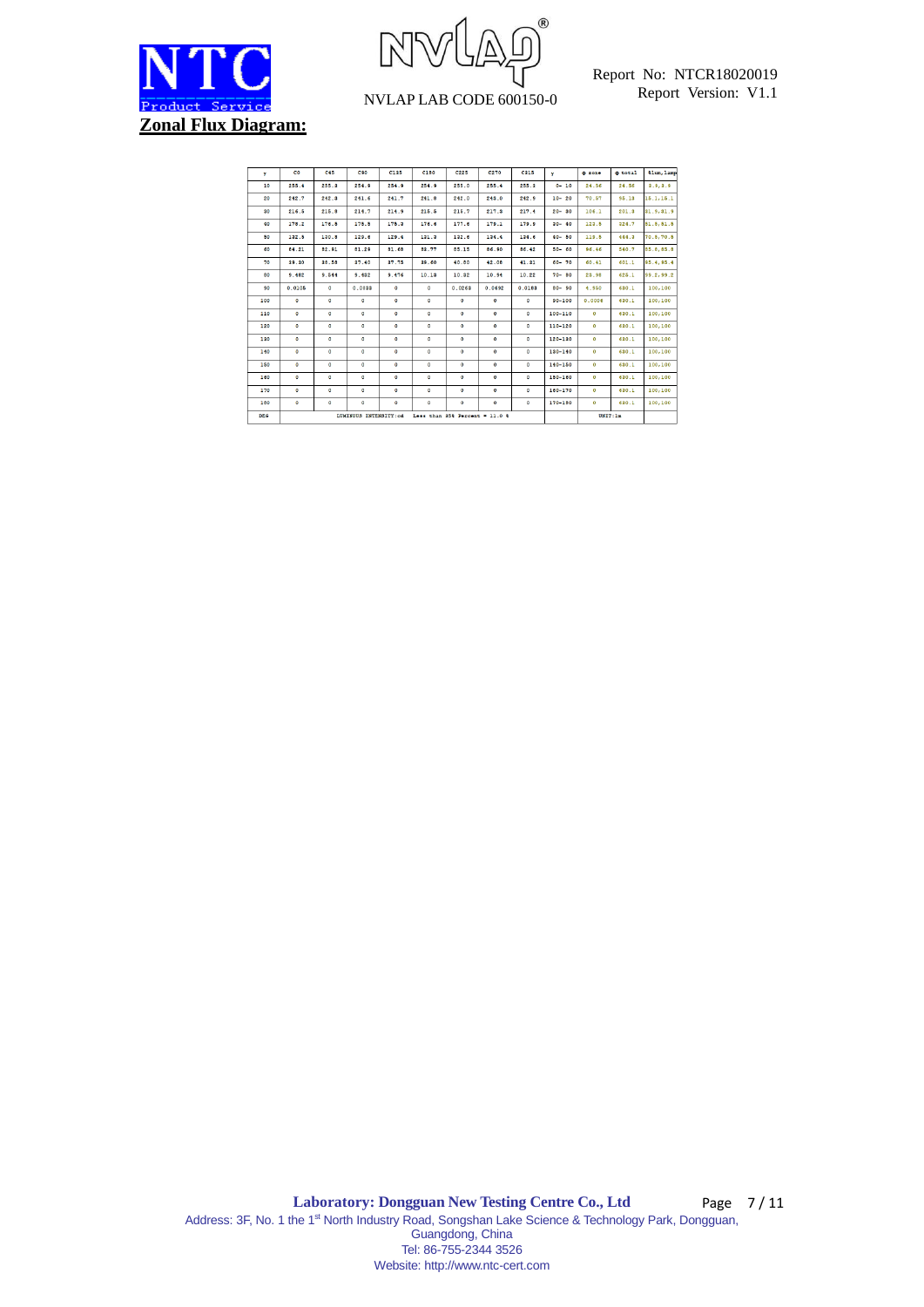



| <b>Luminous Distribution Intensity Data:</b> |
|----------------------------------------------|
|----------------------------------------------|

|            |      |                |      |                                                                                                                                                                                                                                                                            |      |                                                  |      |                |               |                                 |      |                                                  |      |      |           | UNIT:                                                                    | cd       |           |      |
|------------|------|----------------|------|----------------------------------------------------------------------------------------------------------------------------------------------------------------------------------------------------------------------------------------------------------------------------|------|--------------------------------------------------|------|----------------|---------------|---------------------------------|------|--------------------------------------------------|------|------|-----------|--------------------------------------------------------------------------|----------|-----------|------|
| C(DEG)     |      |                |      |                                                                                                                                                                                                                                                                            |      |                                                  |      |                |               |                                 |      |                                                  |      |      |           |                                                                          |          |           |      |
| (DEG)      | o    | 15             | 30   | 45                                                                                                                                                                                                                                                                         | 60   | 75                                               | 90   | 105            | 120           | 135                             | 150  | 165                                              | 180  | 195  | 210       | 225                                                                      | 240      | 255       | 270  |
|            |      |                |      |                                                                                                                                                                                                                                                                            |      |                                                  |      |                |               |                                 |      |                                                  |      |      |           |                                                                          |          |           |      |
| o          | 260  | 259            | 259  | 259                                                                                                                                                                                                                                                                        | 260  | 259                                              | 259  | 259            | 259           | 259                             | 260  | 259                                              | 260  | 259  | 259       | 259                                                                      | 260      | 259       | 259  |
| 5          | 258  | 258            | 258  | 258                                                                                                                                                                                                                                                                        | 258  | 258                                              | 258  | 258            | 258           | 258                             | 258  | 258                                              | 258  | 258  | 258       | 258                                                                      | 258      | 258       | 258  |
| 10         | 255  | 255            | 255  | 255                                                                                                                                                                                                                                                                        | 255  | 255                                              | 255  | 255            | 255           | 255                             | 255  | 255                                              | 255  | 255  | 255       | 255                                                                      | 255      | 255       | 255  |
| 15         | 250  | 251            | 250  | 250                                                                                                                                                                                                                                                                        | 250  | 250                                              | 250  | 250            | 250           | 250                             | 250  | 250                                              | 250  | 250  | 250       | 250                                                                      | 250      | 250       | 251  |
|            |      |                |      |                                                                                                                                                                                                                                                                            |      |                                                  |      |                |               |                                 |      |                                                  |      |      |           |                                                                          |          |           |      |
| 20         | 243  | 243            | 242  | 242                                                                                                                                                                                                                                                                        | 242  | 242                                              | 242  | 242            | 242           | 242                             | 241  | 242                                              | 242  | 242  | 242       | 242                                                                      | 243      | 243       | 243  |
| 25         | 231  | 231            | 231  | 231                                                                                                                                                                                                                                                                        | 230  | 230                                              | 230  | 230            | 230           | 230                             | 230  | 230                                              | 230  | 230  | 230       | 230                                                                      | 231      | 231       | 232  |
| 30         | 216  | 217            | 216  | 216                                                                                                                                                                                                                                                                        | 215  | 215                                              | 215  | 215            | 214           | 215                             | 214  | 215                                              | 216  | 215  | 216       | 216                                                                      | 217      | 216       | 217  |
| 35         | 199  | 198            | 198  | 197                                                                                                                                                                                                                                                                        | 197  | 196                                              | 196  | 196            | 196           | 196                             | 196  | 196                                              | 197  | 197  | 197       | 198                                                                      | 198      | 199       | 199  |
|            |      |                |      |                                                                                                                                                                                                                                                                            |      |                                                  |      |                |               |                                 |      |                                                  |      |      |           |                                                                          |          |           |      |
| 40         | 178  | 178            | 177  | 177                                                                                                                                                                                                                                                                        | 176  | 176                                              | 176  | 175            | 175           | 175                             | 175  | 176                                              | 177  | 177  | 177       | 178                                                                      | 178      | 179       | 179  |
| 45         | 156  | 156            | 155  | 154                                                                                                                                                                                                                                                                        | 154  | 153                                              | 153  | 153            | 153           | 153                             | 153  | 154                                              | 154  | 155  | 155       | 156                                                                      | 156      | 157       | 157  |
| 50         | 133  | 132            | 131  | 131                                                                                                                                                                                                                                                                        | 130  | 130                                              | 130  | 129            | 129           | 129                             | 130  | 130                                              | 131  | 132  | 132       | 133                                                                      | 133      | 134       | 134  |
|            |      |                |      |                                                                                                                                                                                                                                                                            |      |                                                  |      |                |               |                                 |      |                                                  |      |      |           |                                                                          |          |           |      |
| 55         | 108  | 108            | 107  | 107                                                                                                                                                                                                                                                                        | 106  | 106                                              | 106  | 105            | 105           | 106                             | 106  | 106                                              | 108  | 108  | 108       | 109                                                                      | 110      | 110       | 111  |
| 60         |      | 84.2 84.0      | 83.0 | 82.9                                                                                                                                                                                                                                                                       | 82.1 | 82.0                                             | 81.3 |                | $81.6$ $81.1$ | 81.7                            | 81.8 | 82.7                                             | 83.8 | 83.7 | 84.8      | 85.1                                                                     | 86.0     | 86.2      | 86.9 |
| 65         | 60.7 | 60.7           | 59.8 | 59.8                                                                                                                                                                                                                                                                       | 59.1 | 59.0                                             | 58.3 | 58.6           | 58.2          | 58.7                            | 58.8 | 59.7                                             | 60.8 | 60.7 | 61.8      | 62.1                                                                     | 62.9     | 63.0      | 63.6 |
|            |      |                |      |                                                                                                                                                                                                                                                                            |      |                                                  |      |                |               |                                 |      |                                                  |      |      |           |                                                                          |          |           |      |
| 70         |      | 39.3 39.4      | 38.5 | 38.6                                                                                                                                                                                                                                                                       | 38.0 | 38.0                                             | 37.4 |                | 37.6 37.3     | 37.8                            | 37.8 | 38.6                                             | 39.6 | 39.6 | 40.6      | 40.8                                                                     | 41.5     | 41.5      | 42.1 |
| 75         |      | $21.3$ $21.7$  |      | 20.8 21.2 20.4 20.8 20.1 20.6 20.1 20.8 20.5 21.4 22.2 21.8 22.6 22.7 23.3 23.2                                                                                                                                                                                            |      |                                                  |      |                |               |                                 |      |                                                  |      |      |           |                                                                          |          |           | 23.6 |
| 80         |      |                |      | 9.48 9.76 9.76 9.69 9.54 9.53 9.45 9.43 9.43 9.44 9.48 9.64 9.76 10.1 9.91 10.5 10.3 10.8 10.5 10.9                                                                                                                                                                        |      |                                                  |      |                |               |                                 |      |                                                  |      |      |           |                                                                          |          |           |      |
| 85         |      |                |      | 4.25 4.26 4.11 4.10 3.99 4.02 3.94 4.03 4.00 4.13 4.15 4.32 4.51 4.52 4.68 4.72 4.81 4.81 4.81                                                                                                                                                                             |      |                                                  |      |                |               |                                 |      |                                                  |      |      |           |                                                                          |          |           |      |
|            |      |                |      |                                                                                                                                                                                                                                                                            |      |                                                  |      |                |               |                                 |      |                                                  |      |      |           |                                                                          |          |           |      |
| 90         |      |                |      |                                                                                                                                                                                                                                                                            |      |                                                  |      |                |               |                                 |      |                                                  |      |      |           |                                                                          |          |           |      |
| 95         |      |                |      | $0.00 \, 0.00 \, 0.00 \, 0.00 \, 0.00$                                                                                                                                                                                                                                     |      |                                                  |      |                |               |                                 |      |                                                  |      |      |           |                                                                          |          | 0.00      | 0.00 |
| 100        |      |                |      | 0.00 0.00 0.00 0.00 0.00 0.00 0.00 0.00 0.00 0.00 0.00 0.00 0.00 0.00 0.00 0.00 0.00 0.00                                                                                                                                                                                  |      |                                                  |      |                |               |                                 |      |                                                  |      |      |           |                                                                          |          | 0.00 0.00 |      |
|            |      |                |      |                                                                                                                                                                                                                                                                            |      |                                                  |      |                |               |                                 |      |                                                  |      |      |           |                                                                          |          |           |      |
| 105        |      |                |      |                                                                                                                                                                                                                                                                            |      |                                                  |      |                |               |                                 |      |                                                  |      |      |           |                                                                          |          |           |      |
| 110        |      |                |      | 0.00 0.00 0.00 0.00 0.00 0.00 0.00 0.00 0.00 0.00 0.00 0.00 0.00 0.00 0.00 0.00 0.00 0.00 0.00 0.00                                                                                                                                                                        |      |                                                  |      |                |               |                                 |      |                                                  |      |      |           |                                                                          |          |           |      |
| 115        |      |                |      | 0.00 0.00 0.00 0.00 0.00 0.00 0.00 0.00 0.00 0.00 0.00 0.00 0.00 0.00 0.00 0.00 0.00 0.00 0.00 0.00                                                                                                                                                                        |      |                                                  |      |                |               |                                 |      |                                                  |      |      |           |                                                                          |          |           |      |
|            |      |                |      |                                                                                                                                                                                                                                                                            |      |                                                  |      |                |               |                                 |      |                                                  |      |      |           |                                                                          |          |           |      |
| 120        |      |                |      | 0.00 0.00 0.00 0.00 0.00 0.00 0.00 0.00 0.00 0.00 0.00 0.00 0.00 0.00 0.00 0.00 0.00 0.00 0.00 0.00 0.00                                                                                                                                                                   |      |                                                  |      |                |               |                                 |      |                                                  |      |      |           |                                                                          |          |           |      |
| 125        |      | 0.00   0.00    |      | 0.0000.0000.00                                                                                                                                                                                                                                                             |      | 0.00                                             |      | 0.00 0.00 0.00 |               | 0.00 0.00                       |      | $0.00$ $0.00$ $0.00$ $0.00$ $0.00$               |      |      |           |                                                                          | 0.00     | 0.00      | 0.00 |
| 130        | 0.00 | 0.00           | 0.00 | 0.00                                                                                                                                                                                                                                                                       | 0.00 | 0.00                                             | 0.00 | 0.00           | 0.00          | 0.00                            | 0.00 | 0.00                                             | 0.00 | 0.00 | 0.00      | 0.00                                                                     | 0.00     | 0.00      | 0.00 |
| 135        |      |                |      | $0.00 \begin{array}{ c c c c c c } 0.00 \end{array}$ 0.00 0.00                                                                                                                                                                                                             |      | $0.00$ $0.00$ $0.00$ $0.00$ $0.00$ $0.00$ $0.00$ |      |                |               |                                 |      | $0.00$ $0.00$ $0.00$ $0.00$ $0.00$ $0.00$ $0.00$ |      |      |           |                                                                          |          | 0.00      | 0.00 |
| 140        |      |                |      |                                                                                                                                                                                                                                                                            |      |                                                  |      |                |               |                                 |      |                                                  |      |      |           |                                                                          |          |           |      |
|            |      |                |      |                                                                                                                                                                                                                                                                            |      |                                                  |      |                |               |                                 |      |                                                  |      |      |           |                                                                          |          |           |      |
| 145        |      |                |      |                                                                                                                                                                                                                                                                            |      |                                                  |      |                |               |                                 |      |                                                  |      |      |           |                                                                          |          |           |      |
| 150        |      |                |      | 0.00 0.00 0.00 0.00 0.00 0.00 0.00 0.00 0.00 0.00 0.00 0.00 0.00 0.00 0.00 0.00 0.00 0.00 0.00 0.00 0.00                                                                                                                                                                   |      |                                                  |      |                |               |                                 |      |                                                  |      |      |           |                                                                          |          |           |      |
| 155        |      |                |      | $0.00 \, 0.00 \, 0.00 \, 0.00 \, 0.00$                                                                                                                                                                                                                                     |      |                                                  |      |                |               |                                 |      |                                                  |      |      |           |                                                                          |          | 0.00      | 0.00 |
|            |      |                |      |                                                                                                                                                                                                                                                                            |      |                                                  |      |                |               |                                 |      |                                                  |      |      |           |                                                                          |          |           |      |
| 160        | 0.00 | 0.00           |      | 0.00   0.00                                                                                                                                                                                                                                                                | 0.00 | 0.00                                             | 0.00 |                | 0.00 0.00     | 0.00                            | 0.00 | 0.00                                             | 0.00 | 0.00 | 0.00 0.00 |                                                                          | 0.00     | 0.00      | 0.00 |
| 165        |      |                |      | $0.00 \begin{array}{ c c c c c c } 0.00 \end{array}$ 0.00 0.00                                                                                                                                                                                                             |      |                                                  |      |                |               | $0.00$ 0.00 0.00 0.00 0.00 0.00 |      |                                                  |      |      |           | $0.00 \big  0.00 \big  0.00 \big  0.00 \big  0.00 \big  0.00 \big  0.00$ |          | 0.00      | 0.00 |
| 170        |      |                |      |                                                                                                                                                                                                                                                                            |      |                                                  |      |                |               |                                 |      |                                                  |      |      |           |                                                                          |          |           |      |
| 175        |      |                |      | 0.00 0.00 0.00 0.00 0.00 0.00 0.00 0.00 0.00 0.00 0.00 0.00 0.00 0.00 0.00 0.00 0.00 0.00 0.00 0.00                                                                                                                                                                        |      |                                                  |      |                |               |                                 |      |                                                  |      |      |           |                                                                          |          |           |      |
| 180        |      |                |      | $\boxed{0.00}\ \boxed{0.00}\ \boxed{0.00}\ \boxed{0.00}\ \boxed{0.00}\ \boxed{0.00}\ \boxed{0.00}\ \boxed{0.00}\ \boxed{0.00}\ \boxed{0.00}\ \boxed{0.00}\ \boxed{0.00}\ \boxed{0.00}\ \boxed{0.00}\ \boxed{0.00}\ \boxed{0.00}\ \boxed{0.00}\ \boxed{0.00}\ \boxed{0.00}$ |      |                                                  |      |                |               |                                 |      |                                                  |      |      |           |                                                                          |          |           |      |
| Table--2   |      |                |      |                                                                                                                                                                                                                                                                            |      |                                                  |      |                |               |                                 |      |                                                  |      |      |           |                                                                          | UNIT: ed |           |      |
| C(DEG)     | 285  | 300            | 315  | 330                                                                                                                                                                                                                                                                        | 345  |                                                  |      |                |               |                                 |      |                                                  |      |      |           |                                                                          |          |           |      |
| (DEG)      |      |                |      |                                                                                                                                                                                                                                                                            |      |                                                  |      |                |               |                                 |      |                                                  |      |      |           |                                                                          |          |           |      |
| o          | 259  | 259            | 259  | 260                                                                                                                                                                                                                                                                        | 259  |                                                  |      |                |               |                                 |      |                                                  |      |      |           |                                                                          |          |           |      |
| 5          | 258  | 259            | 258  | 259                                                                                                                                                                                                                                                                        | 258  |                                                  |      |                |               |                                 |      |                                                  |      |      |           |                                                                          |          |           |      |
| 10         | 255  | 255            | 255  | 256                                                                                                                                                                                                                                                                        | 255  |                                                  |      |                |               |                                 |      |                                                  |      |      |           |                                                                          |          |           |      |
| 15         |      |                | 250  |                                                                                                                                                                                                                                                                            | 251  |                                                  |      |                |               |                                 |      |                                                  |      |      |           |                                                                          |          |           |      |
|            | 250  | 251            |      | 251                                                                                                                                                                                                                                                                        |      |                                                  |      |                |               |                                 |      |                                                  |      |      |           |                                                                          |          |           |      |
| 20         | 243  | 243            | 243  | 243                                                                                                                                                                                                                                                                        | 243  |                                                  |      |                |               |                                 |      |                                                  |      |      |           |                                                                          |          |           |      |
| 25         | 232  | 232            | 232  | 232                                                                                                                                                                                                                                                                        | 231  |                                                  |      |                |               |                                 |      |                                                  |      |      |           |                                                                          |          |           |      |
| 30         | 217  | 218            | 217  | 218                                                                                                                                                                                                                                                                        | 217  |                                                  |      |                |               |                                 |      |                                                  |      |      |           |                                                                          |          |           |      |
| 35         | 200  | 200            | 200  | 200                                                                                                                                                                                                                                                                        | 199  |                                                  |      |                |               |                                 |      |                                                  |      |      |           |                                                                          |          |           |      |
| 40         | 180  |                |      | 180                                                                                                                                                                                                                                                                        | 179  |                                                  |      |                |               |                                 |      |                                                  |      |      |           |                                                                          |          |           |      |
|            |      | 180            | 180  |                                                                                                                                                                                                                                                                            |      |                                                  |      |                |               |                                 |      |                                                  |      |      |           |                                                                          |          |           |      |
| 45         | 158  | 158            | 158  | 158                                                                                                                                                                                                                                                                        | 157  |                                                  |      |                |               |                                 |      |                                                  |      |      |           |                                                                          |          |           |      |
| 50         | 135  | 135            | 135  | 134                                                                                                                                                                                                                                                                        | 133  |                                                  |      |                |               |                                 |      |                                                  |      |      |           |                                                                          |          |           |      |
| 55         | 111  | 111            | 111  | 110                                                                                                                                                                                                                                                                        | 110  |                                                  |      |                |               |                                 |      |                                                  |      |      |           |                                                                          |          |           |      |
| 60         | 86.7 | 87.0 86.4      |      | 86.2                                                                                                                                                                                                                                                                       | 85.3 |                                                  |      |                |               |                                 |      |                                                  |      |      |           |                                                                          |          |           |      |
|            |      |                |      |                                                                                                                                                                                                                                                                            |      |                                                  |      |                |               |                                 |      |                                                  |      |      |           |                                                                          |          |           |      |
| 65         | 63.3 | 63.6           | 62.9 | 62.8                                                                                                                                                                                                                                                                       | 61.8 |                                                  |      |                |               |                                 |      |                                                  |      |      |           |                                                                          |          |           |      |
| 70         | 41.8 | 41.9           |      | 41.3 41.2                                                                                                                                                                                                                                                                  | 40.3 |                                                  |      |                |               |                                 |      |                                                  |      |      |           |                                                                          |          |           |      |
| 75         |      |                |      | 23.3 23.4 22.8 22.8 22.0                                                                                                                                                                                                                                                   |      |                                                  |      |                |               |                                 |      |                                                  |      |      |           |                                                                          |          |           |      |
| 80         |      |                |      | 10.5 10.8 10.2 10.4 9.80                                                                                                                                                                                                                                                   |      |                                                  |      |                |               |                                 |      |                                                  |      |      |           |                                                                          |          |           |      |
|            |      |                |      |                                                                                                                                                                                                                                                                            |      |                                                  |      |                |               |                                 |      |                                                  |      |      |           |                                                                          |          |           |      |
| 85         |      |                |      | 4.79 4.78 4.65 4.58 4.43                                                                                                                                                                                                                                                   |      |                                                  |      |                |               |                                 |      |                                                  |      |      |           |                                                                          |          |           |      |
| 90         |      |                |      | $0.01$ 0.02 0.02 0.00 0.00                                                                                                                                                                                                                                                 |      |                                                  |      |                |               |                                 |      |                                                  |      |      |           |                                                                          |          |           |      |
| 95         |      |                |      |                                                                                                                                                                                                                                                                            |      |                                                  |      |                |               |                                 |      |                                                  |      |      |           |                                                                          |          |           |      |
| 100        |      |                |      | $0.00 \vert 0.00 \vert 0.00 \vert 0.00 \vert 0.00$                                                                                                                                                                                                                         |      |                                                  |      |                |               |                                 |      |                                                  |      |      |           |                                                                          |          |           |      |
|            |      |                |      |                                                                                                                                                                                                                                                                            |      |                                                  |      |                |               |                                 |      |                                                  |      |      |           |                                                                          |          |           |      |
| 105        |      |                |      | $0.00 \begin{array}{ c c c c c c } 0.00 & 0.00 & 0.00 \end{array}$                                                                                                                                                                                                         |      |                                                  |      |                |               |                                 |      |                                                  |      |      |           |                                                                          |          |           |      |
| 110        |      |                |      |                                                                                                                                                                                                                                                                            |      |                                                  |      |                |               |                                 |      |                                                  |      |      |           |                                                                          |          |           |      |
| 115        |      |                |      |                                                                                                                                                                                                                                                                            |      |                                                  |      |                |               |                                 |      |                                                  |      |      |           |                                                                          |          |           |      |
| 120        |      |                |      | 0.000000000000000000000                                                                                                                                                                                                                                                    |      |                                                  |      |                |               |                                 |      |                                                  |      |      |           |                                                                          |          |           |      |
|            |      |                |      |                                                                                                                                                                                                                                                                            |      |                                                  |      |                |               |                                 |      |                                                  |      |      |           |                                                                          |          |           |      |
| 125        |      |                |      | $0.00 \begin{array}{ c c c c c c } 0.00 & 0.00 & 0.00 \end{array}$                                                                                                                                                                                                         |      |                                                  |      |                |               |                                 |      |                                                  |      |      |           |                                                                          |          |           |      |
| 130        | 0.00 | 0.00           | 0.00 | 0.00                                                                                                                                                                                                                                                                       | 0.00 |                                                  |      |                |               |                                 |      |                                                  |      |      |           |                                                                          |          |           |      |
| 135        | 0.00 |                |      | 0.0000000000000000                                                                                                                                                                                                                                                         |      |                                                  |      |                |               |                                 |      |                                                  |      |      |           |                                                                          |          |           |      |
| 140        |      |                |      | 0.00000000000000000000                                                                                                                                                                                                                                                     |      |                                                  |      |                |               |                                 |      |                                                  |      |      |           |                                                                          |          |           |      |
|            |      |                |      |                                                                                                                                                                                                                                                                            |      |                                                  |      |                |               |                                 |      |                                                  |      |      |           |                                                                          |          |           |      |
| 145        |      |                |      | $0.00$ $0.00$ $0.00$ $0.00$ $0.00$                                                                                                                                                                                                                                         |      |                                                  |      |                |               |                                 |      |                                                  |      |      |           |                                                                          |          |           |      |
| 150        |      |                |      |                                                                                                                                                                                                                                                                            |      |                                                  |      |                |               |                                 |      |                                                  |      |      |           |                                                                          |          |           |      |
| 155        |      |                |      | $0.00 \begin{array}{ c c c } 0.00 \end{array}$ 0.00 0.00                                                                                                                                                                                                                   |      |                                                  |      |                |               |                                 |      |                                                  |      |      |           |                                                                          |          |           |      |
| 160        |      | 0.00 0.00 0.00 |      | 0.0000.00                                                                                                                                                                                                                                                                  |      |                                                  |      |                |               |                                 |      |                                                  |      |      |           |                                                                          |          |           |      |
|            |      |                |      |                                                                                                                                                                                                                                                                            |      |                                                  |      |                |               |                                 |      |                                                  |      |      |           |                                                                          |          |           |      |
| 165        | 0.00 | 0.00 0.00      |      | 0.00                                                                                                                                                                                                                                                                       | 0.00 |                                                  |      |                |               |                                 |      |                                                  |      |      |           |                                                                          |          |           |      |
| 170        |      |                |      | $0.00$ 0.00 0.00 0.00 0.00                                                                                                                                                                                                                                                 |      |                                                  |      |                |               |                                 |      |                                                  |      |      |           |                                                                          |          |           |      |
| 175<br>180 |      |                |      | $0.00$ 0.00 0.00 0.00 0.00<br>o onto onto onto onto on                                                                                                                                                                                                                     |      |                                                  |      |                |               |                                 |      |                                                  |      |      |           |                                                                          |          |           |      |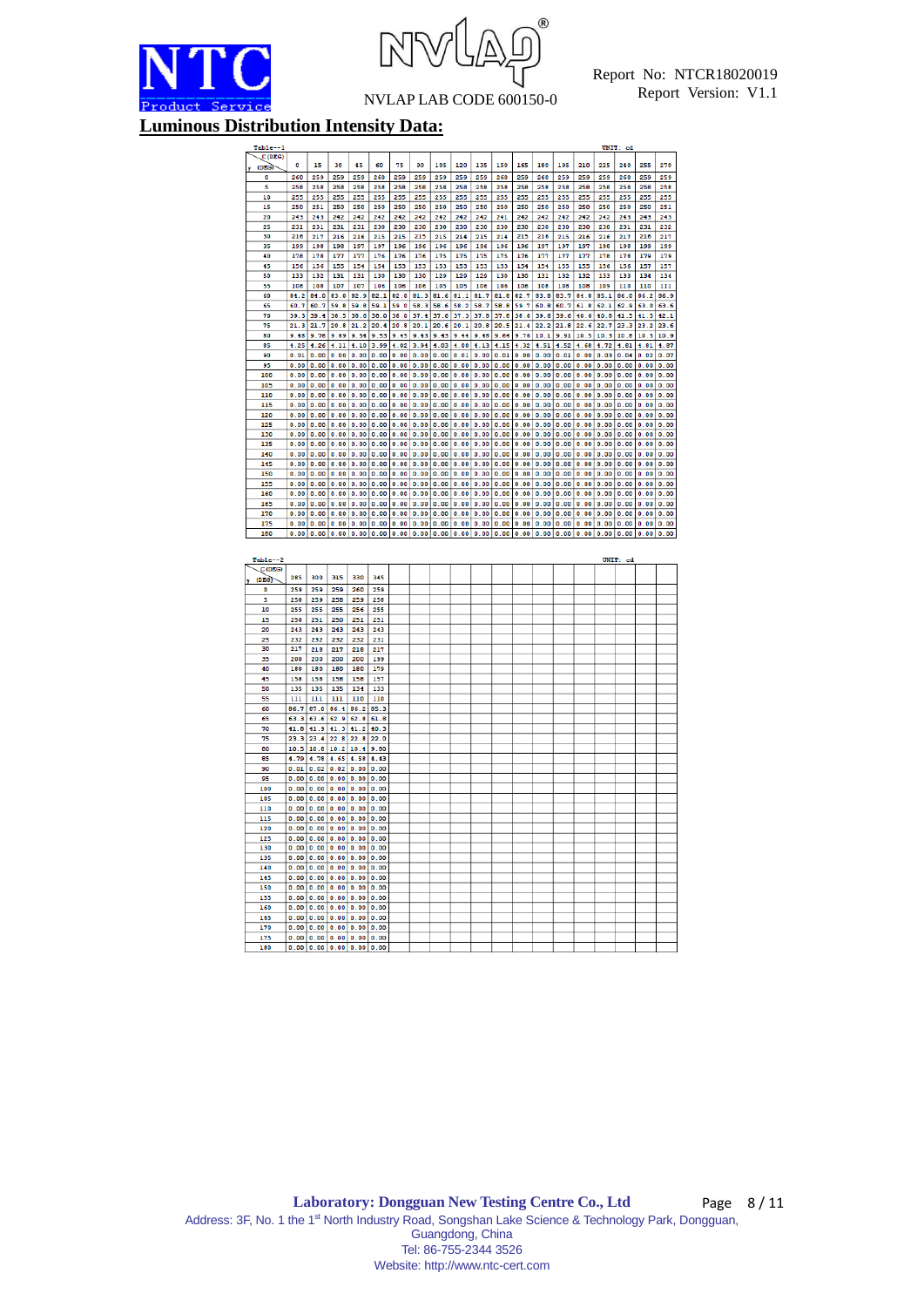



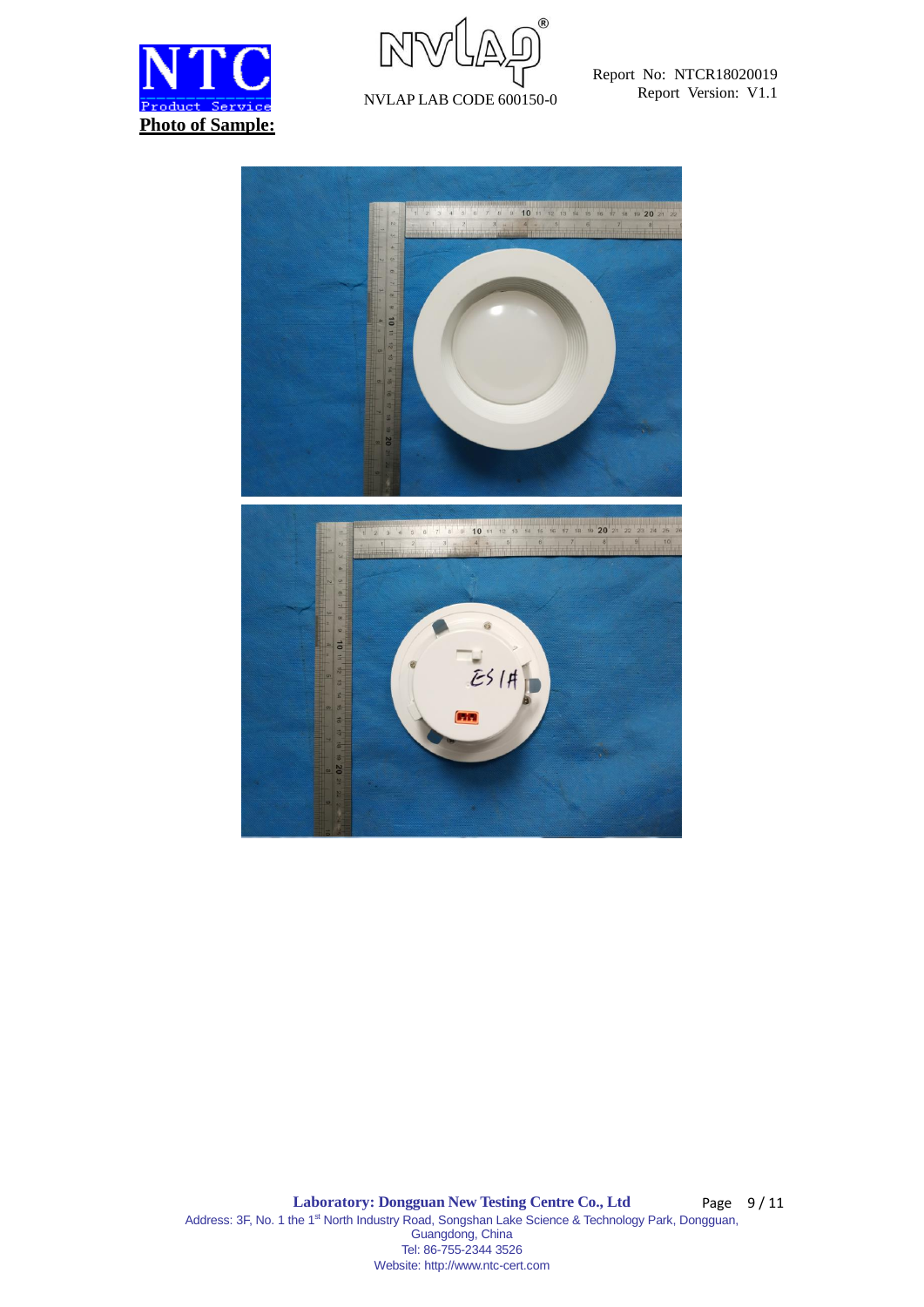



| <b>Equipment ID</b> | <b>Equipment Name</b>        | Last Cal.  | Due Cal.   |
|---------------------|------------------------------|------------|------------|
| <b>NTC-F01-001</b>  | Goniophotometer System       | 2017-11-18 | 2018-11-17 |
| NTC-F01-006         | 2.0 meter Integrating Sphere | 2017-11-18 | 2018-11-17 |
| NTC-F01-013         | Standard Lamp                | 2017-11-18 | 2018-11-17 |
| NTC-F01-031         | Digital Power Meter          | 2017-11-18 | 2018-11-17 |
| NTC-F01-019         | Temperature & Humidity Meter | 2017-11-23 | 2018-11-22 |